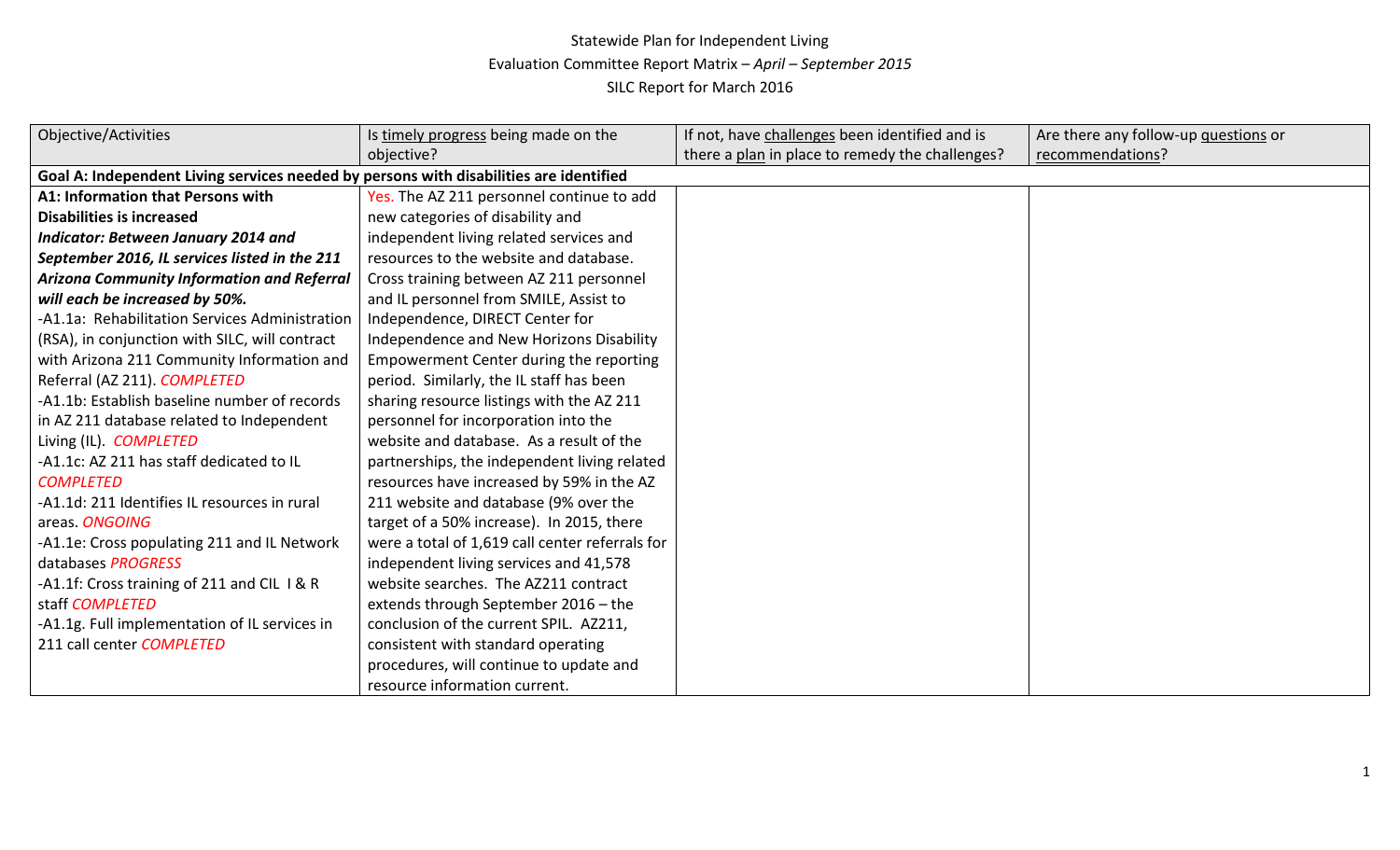| Objective/Activities                                                        | Is timely progress being made on the          | If not, have challenges been identified and is     | Are there any follow-up questions or         |
|-----------------------------------------------------------------------------|-----------------------------------------------|----------------------------------------------------|----------------------------------------------|
|                                                                             | objective?                                    | there a plan in place to remedy the challenges?    | recommendations?                             |
| A2: Consumer satisfaction of the IL service                                 | Yes. The survey instrument was completed.     | The survey response was low (a total of 125        |                                              |
| delivery network is assessed                                                | The survey launched in April 2015 through     | responses) and not a statistically valid sample.   |                                              |
| <b>Indicator: Annually a statistically significant</b>                      | September 2015. Each CIL was responsible      | Therefore, the decision was made to keep the       |                                              |
| number of consumers at each CIL will be                                     | for promoting the availability of the survey. | survey open and available online through the       |                                              |
| surveyed to assess their satisfaction with the                              |                                               | remainder of the 2015 calendar year.               |                                              |
| services they receive.                                                      |                                               |                                                    |                                              |
| -A2.1a: Contract with an organization to                                    |                                               |                                                    |                                              |
| conduct the survey                                                          |                                               |                                                    |                                              |
| -A2.1b: Create a standardized instrument and                                |                                               |                                                    |                                              |
| methodology COMPLETED                                                       |                                               |                                                    |                                              |
| -A2.1c: Conduct the survey PROGRESS                                         |                                               |                                                    |                                              |
| A3: The Independent Living service delivery                                 | Yes. The needs assessment survey, to          |                                                    |                                              |
| network reflects consumer service needs.                                    | provide input for the SPIL, was initiated in  |                                                    |                                              |
| <b>Indicator: A statistically significant number</b>                        | March 2015 and will continue to be            |                                                    |                                              |
| of consumers will be surveyed to assess the IL                              | available through December 15, 2015. As of    |                                                    |                                              |
| services they need and compared to the IL                                   | September 2015, a total of 225 responses      |                                                    |                                              |
| services they received.                                                     | had been received.                            |                                                    |                                              |
| A3.3a: Create a data collection instrument                                  |                                               |                                                    |                                              |
| <b>COMPLETED</b>                                                            |                                               |                                                    |                                              |
| A3.3b: Conduct a consumer survey PROGRESS                                   |                                               |                                                    |                                              |
| A3.3c: Write a report based on the data                                     |                                               |                                                    |                                              |
| collected that will be considered in the next                               |                                               |                                                    |                                              |
| SPIL.                                                                       |                                               |                                                    |                                              |
| Goal B: Persons with disabilities access needed Independent Living services |                                               |                                                    |                                              |
| <b>B1: Employment for People with Disabilities</b>                          | Yes. The State Rehabilitation Council has     | The rehabilitation rate is expected to increase    | It is recommended RSA outline more concrete  |
| is increased                                                                | contributed to the AZRSA state plan           | from 1-2% annually (from year to year) based       | strategies directed at increasing the        |
| <b>Indicator: Percentage of successful</b>                                  | regarding service provision and               | upon historical and projected data. That said, a   | employment outcome rates in subsequent       |
| employment outcomes, of persons with                                        | employment outcomes. AZRSA reports            | 30% increase is unrealistic. The focus should be   | reports. It is not clear in the report what  |
| disabilities receiving Vocational                                           | progress on the rehabilitation rates and      | on incrementally increasing the rehabilitation     | strategies are being implemented to increase |
| <b>Rehabilitation services from the</b>                                     | other indicators to assess progress with      | rate to meet and/or exceed the federal goal of     | the rehabilitation rate.                     |
| <b>Rehabilitation Services Administration is</b>                            | employment outcomes.                          | 55.8%. Currently, Arizona's rehabilitation rate is |                                              |
| increased by 30%.                                                           |                                               | 51.8% for the general population and 64% for       |                                              |
|                                                                             |                                               | individuals who are blind or visually impaired. It |                                              |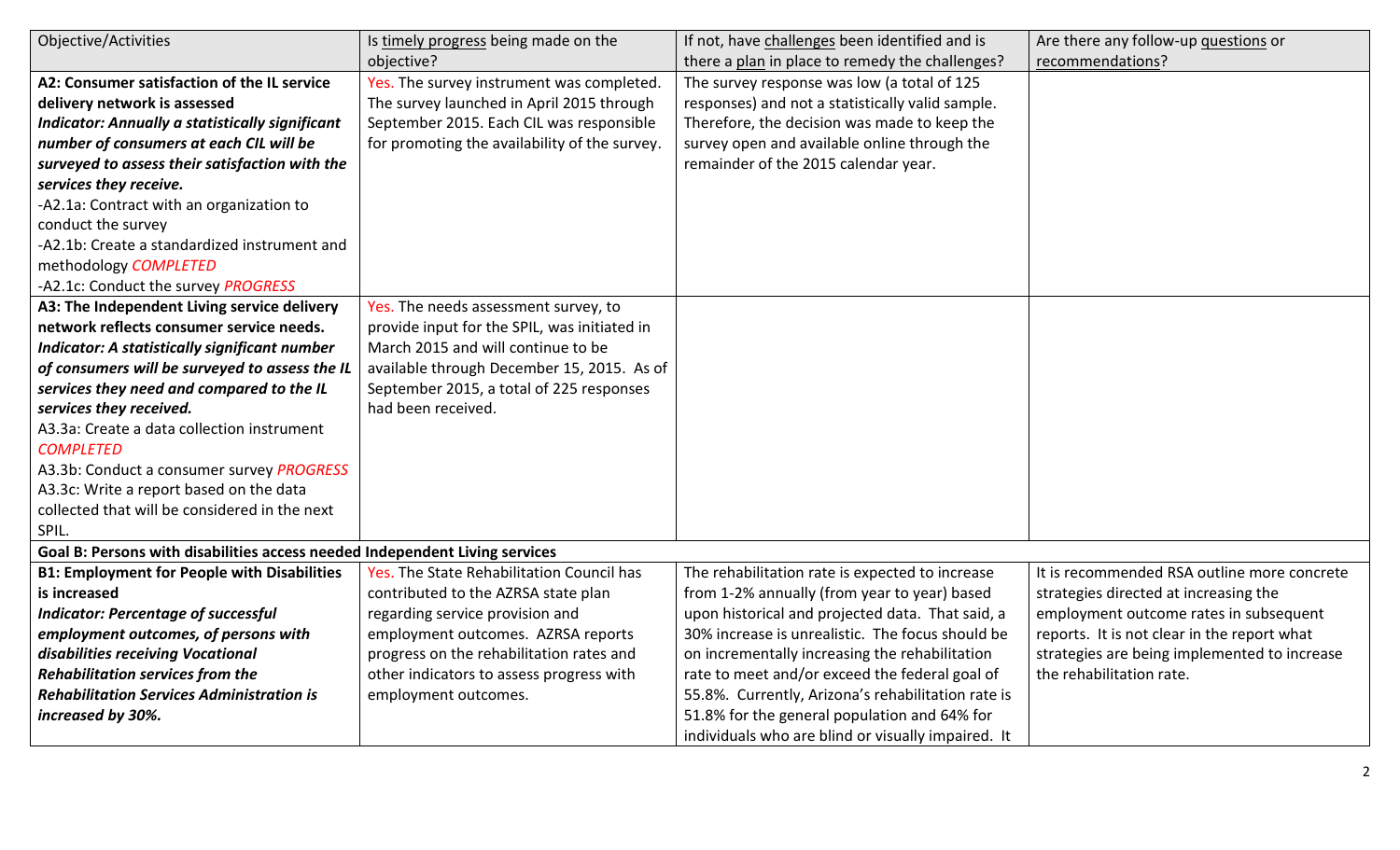| Objective/Activities                            | Is timely progress being made on the          | If not, have challenges been identified and is  | Are there any follow-up questions or             |
|-------------------------------------------------|-----------------------------------------------|-------------------------------------------------|--------------------------------------------------|
|                                                 | objective?                                    | there a plan in place to remedy the challenges? | recommendations?                                 |
| -B1.1a: Coordinate with the State               |                                               | is important to note that RSA has increased the | It is also recommended RSA provide supporting    |
| Rehabilitation Council to explore strategies    |                                               | overall rehabilitation rate by 8% over the last | documentation for the rehabilitation rate. The   |
| <b>COMPLETED</b>                                |                                               | Federal Fiscal Year.                            | report could include, at a minimum,:             |
| -B1.1b: Implement jointly developed strategy    |                                               |                                                 | Clientele demographics (age, gender,             |
| <b>COMPLETED</b>                                |                                               |                                                 | disability, etc.)                                |
|                                                 |                                               |                                                 | Part/full-time employment outcomes               |
|                                                 |                                               |                                                 | The reports indicate that RSA is not meeting the |
|                                                 |                                               |                                                 | timeline (less than 90 days) for the days        |
|                                                 |                                               |                                                 | between eligibility and a completed IPE. It is   |
|                                                 |                                               |                                                 | recommended RSA provide an explanation and       |
|                                                 |                                               |                                                 | identify what strategies RSA employing to        |
|                                                 |                                               |                                                 | address the issue.                               |
| <b>B2: Healthcare providers are accessible</b>  | Partial progress. The survey continues to be  |                                                 |                                                  |
| Indicator: 50 primary care facilities/providers | available online and, to-date, a total of 230 |                                                 |                                                  |
| are in compliance with the U.S. Access          | people have responded through the end of      |                                                 |                                                  |
| <b>Board's standards for medical diagnostic</b> | the reporting period. The survey will         |                                                 |                                                  |
| equipment by September 2016.                    | continue to be available through November     |                                                 |                                                  |
| -B2.1a: Conduct a survey of PCPs to assess      | 2015. The SILC did host an informational      |                                                 |                                                  |
| compliance                                      | booth at the Health and Wellness Fair about   |                                                 |                                                  |
| -B2.1b: Convene a public forum of community     | healthcare accessibility in April 2015. This  |                                                 |                                                  |
| stakeholders                                    | included partnering with a medical provider   |                                                 |                                                  |
| -B2.1c: Explore strategies to address the issue | to feature an accessible exam table in        |                                                 |                                                  |
| -B2.1d: Implement a strategy to address the     | addition to videos and printed materials.     |                                                 |                                                  |
| issue                                           | The role of the SILC continues to collect and |                                                 |                                                  |
| -B2.1e: Conduct a survey of PCPs to assess      | analyze the survey data and make it           |                                                 |                                                  |
| compliance                                      | available to promote awareness of the issue   |                                                 |                                                  |
|                                                 | to stakeholders and other interested          |                                                 |                                                  |
|                                                 | parties.                                      |                                                 |                                                  |
|                                                 | The progress made is not reflective of the    |                                                 |                                                  |
|                                                 | activities outlined in the SPIL. No progress  |                                                 |                                                  |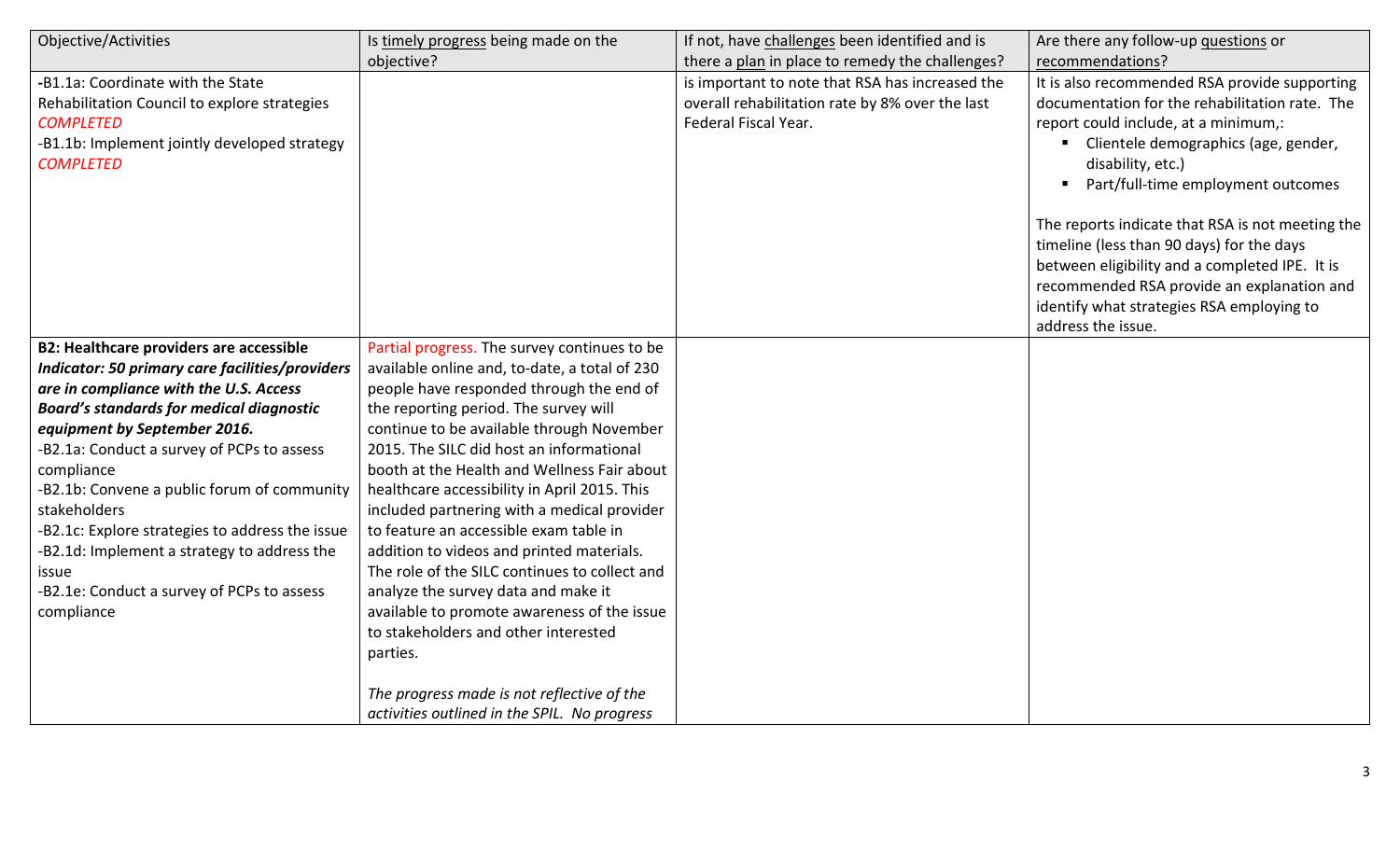| Objective/Activities                               | Is timely progress being made on the          | If not, have challenges been identified and is   | Are there any follow-up questions or |
|----------------------------------------------------|-----------------------------------------------|--------------------------------------------------|--------------------------------------|
|                                                    | objective?                                    | there a plan in place to remedy the challenges?  | recommendations?                     |
|                                                    | was made on the activities outlined in the    |                                                  |                                      |
|                                                    | SPIL.                                         |                                                  |                                      |
| <b>B3: People with Disabilities have access to</b> | Partial progress. Webpages and content for    | Traffic to the website has been very low.        |                                      |
| assistive technologies                             | the DME portion of the new SILC website       | Additionally, the project was halted in August   |                                      |
| <b>Indicator: 500 people with disabilities</b>     | have been drafted. A web discussion forum     | 2015 as a result of staffing shortages. It is    |                                      |
| download website guideline materials on            | platform that provides full accessibility was | anticipated for a new staff to be hired and      |                                      |
| how to navigate the complex durable                | found and the basic structure was             | onboard during the next reporting period to work |                                      |
| medical equipment system by September              | incorporated into the drafted website.        | on strategies to drive traffic to the website.   |                                      |
| 2016.                                              | Individuals will be able to participate in a  |                                                  |                                      |
| -B3.1a: Designing an interactive web presence      | moderated online forum to post questions,     |                                                  |                                      |
| to provide information about navigating the        | tips and experiences navigating the durable   |                                                  |                                      |
| customized, complex durable medical                | medical equipment system (i.e. discussion     |                                                  |                                      |
| equipment system. COMPLETED                        | forum). Information, resources and other      |                                                  |                                      |
| -B3.1b: Draft content pages, identifying           | documentation were posted to the              |                                                  |                                      |
| appropriate links that will be offered to the      | designated portion of the SILC website in     |                                                  |                                      |
| Centers for Independent Living to host on          | the Summer of 2015.                           |                                                  |                                      |
| their respective websites. COMPLETED               |                                               |                                                  |                                      |
| -B3.1c: Activate the website. COMPLETED            |                                               |                                                  |                                      |
| -B3.1d: Develop and implement promotional          |                                               |                                                  |                                      |
| campaign for the website.                          |                                               |                                                  |                                      |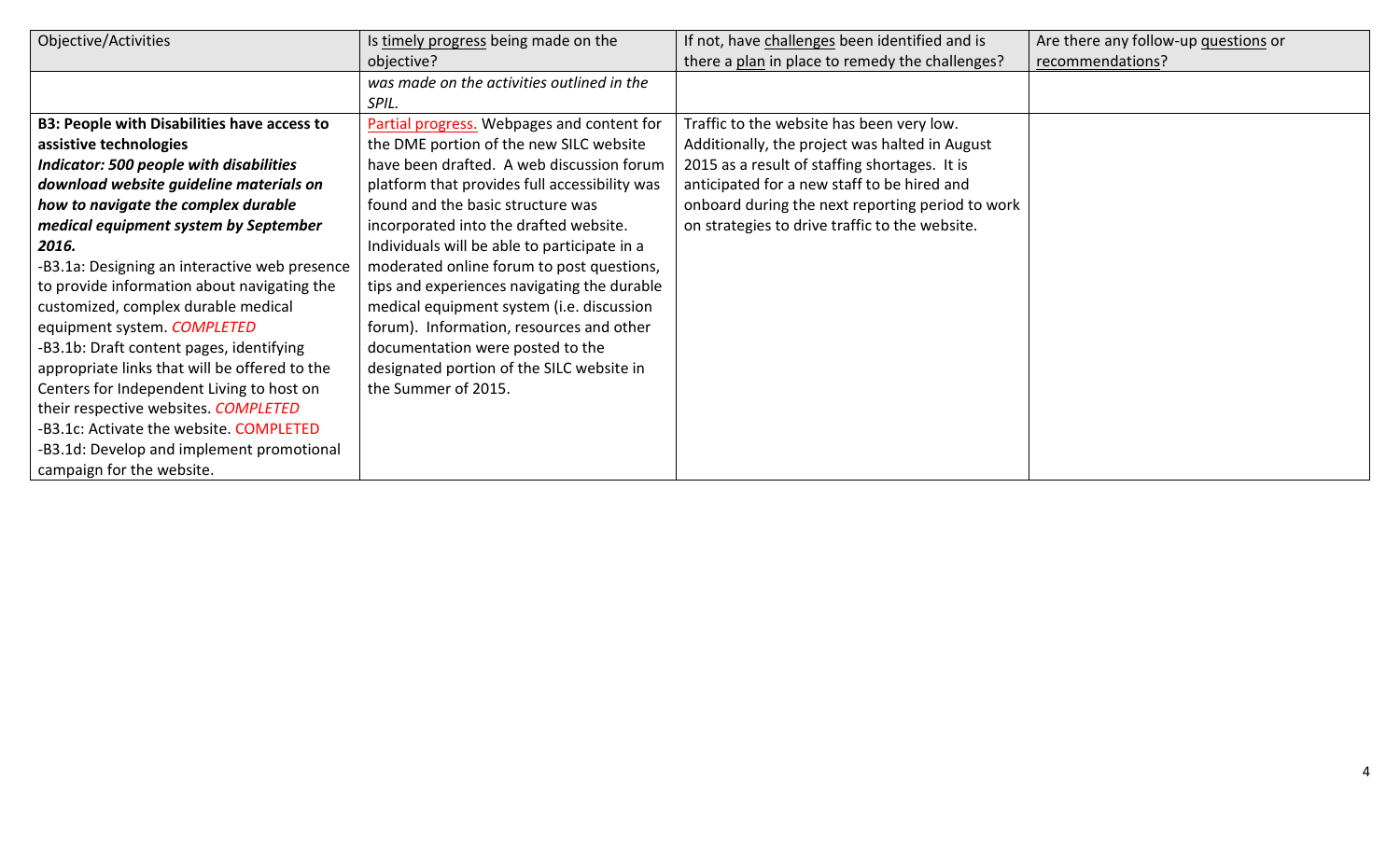| Objective/Activities                                 | Is timely progress being made on the         | If not, have challenges been identified and is  | Are there any follow-up questions or            |
|------------------------------------------------------|----------------------------------------------|-------------------------------------------------|-------------------------------------------------|
|                                                      | objective?                                   | there a plan in place to remedy the challenges? | recommendations?                                |
| <b>B3: People with Disabilities have access to</b>   | Partial Progress. The survey analysis was    |                                                 | It is recommended an outline of the strategies  |
| assistive technologies                               | completed by the Helen Keller National       |                                                 | for obtaining and reporting input during the    |
| <b>Indicator: Percentage of assistive technology</b> | Center and RSA. The report will be available |                                                 | focus groups is included in the next report.    |
| information specific to individuals that have        | in October 2015. A total of 954 surveys      |                                                 | • What is the schedule for the focus            |
| combined vision and hearing loss to                  | were mailed and only 62 or 6.6% were         |                                                 | groups?                                         |
| independent living service providers is              | received.                                    |                                                 | What topics will be covered?                    |
| increased by 25% per federal fiscal year             | AZRSA is currently working with the Helen    |                                                 | What questions will be asked?                   |
| during the SPIL cycle.                               | Keller National Center and the Governor's    |                                                 | How will the information be utilized?           |
| -B3.2a: Complete a survey of providers that          | Council for Blind and Visually Impaired to   |                                                 | Who will conduct the analysis of input          |
| work with the combined hearing and vision            | conduct three focus groups. The focus        |                                                 | and develop a report for findings?              |
| loss population to determine baseline                | groups will be held in January - February    |                                                 |                                                 |
| information of service providers' knowledge.         | 2016 with a target audience of disabled      |                                                 | Furthermore, it is recommended RSA provide      |
| <b>COMPLETED</b>                                     | veterans with a combined vision and          |                                                 | an explanation why disabled veterans are the    |
| -B3.2c: Conduct focus groups of individuals          | hearing loss. AZRSA plans to use the survey  |                                                 | only target audience for these focus groups. It |
| with combined hearing and vision loss to             | data and the input from the forums to        |                                                 | was noted the limited target audience may not   |
| assess their needs regarding assistive               | identify and address knowledge gaps to       |                                                 | lend to the outcome of increasing the number    |
| technology and provider knowledge                    | increase the number of providers who can     |                                                 | of providers who can serve individuals with a   |
|                                                      | serve the population of people with          |                                                 | combined vision and hearing loss for the        |
|                                                      | combined vision and hearing loss.            |                                                 | general community.                              |
|                                                      |                                              |                                                 | The general question, for RSA, is how the       |
|                                                      |                                              |                                                 | information from the focus groups will be       |
|                                                      |                                              |                                                 | utilized to ensure an adequate network of       |
|                                                      |                                              |                                                 | service providers to serve individuals with     |
|                                                      |                                              |                                                 | combined hearing and vision loss.               |
| <b>B4: You with disabilities in Arizona access</b>   | Yes. The 2015 Arizona Youth Leadership       |                                                 |                                                 |
| <b>Independent Living Services.</b>                  | Forum was conducted in June 2015. A          |                                                 |                                                 |
| Indicator: In 2014, 2015, and 2016 up to 20          | comprehensive report was provided to the     |                                                 |                                                 |
| young people from across the state of                | SILC Members. A total of 22 youth            |                                                 |                                                 |
| Arizona participate in an intensive week-long        | participated in the forum. Volunteerism was  |                                                 |                                                 |
| forum designed to garner youth input on the          | emphasized during the forum. In fact,        |                                                 |                                                 |
| SPIL and provide attendees with self-                | delegates were required to provide a         |                                                 |                                                 |
|                                                      | minimum of 5 hours of service in their       |                                                 |                                                 |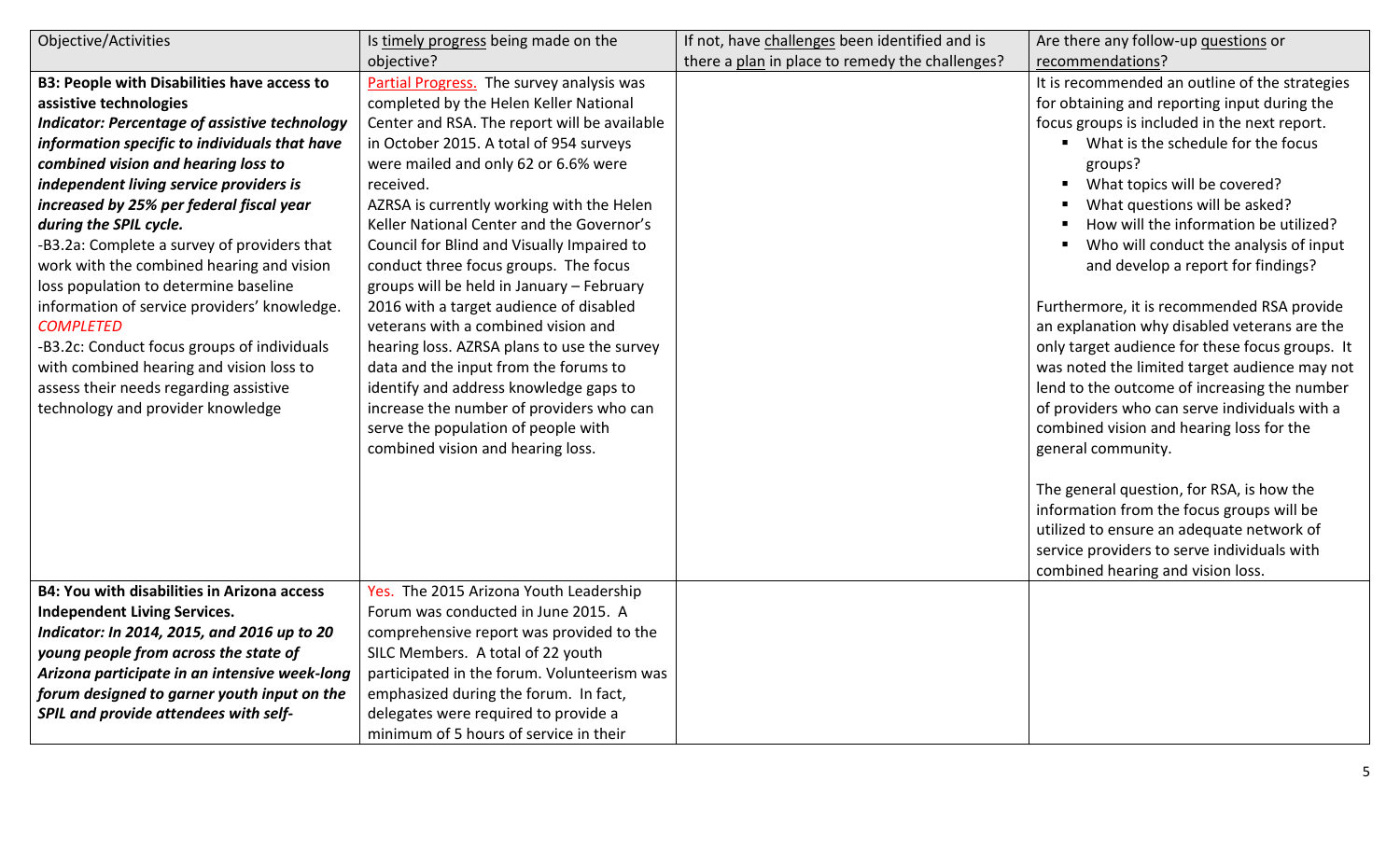| Objective/Activities                             | Is timely progress being made on the                  | If not, have challenges been identified and is  | Are there any follow-up questions or |
|--------------------------------------------------|-------------------------------------------------------|-------------------------------------------------|--------------------------------------|
|                                                  | objective?                                            | there a plan in place to remedy the challenges? | recommendations?                     |
| empowerment training, independent living         | community prior to the forum. During the              |                                                 |                                      |
| skills and long-term peer support.               | forum, the delegates spent a morning                  |                                                 |                                      |
| B4.1: Bring together representatives from        | serving at the St. Mary's Food Bank. A                |                                                 |                                      |
| various organizations including CILs, AZRSA,     | quarterly progress report has been provided           |                                                 |                                      |
| YMCA, Arizona Spinal Cord Injury Association,    | to report the annual progress of the youth            |                                                 |                                      |
| Arizona Governor's Council on Spinal and         | related to the progress of their personal             |                                                 |                                      |
| Brain Injury, Arizona Developmental              | goals and monthly phone calls with                    |                                                 |                                      |
| Disabilities Planning Council, and others to     | mentors. The report is also provided to help          |                                                 |                                      |
| establish the planning committee and begin       | assess the satisfaction and effectiveness of          |                                                 |                                      |
| development of the Arizona Youth Leadership      | the Youth Leadership Forum.                           |                                                 |                                      |
| Forum (YLF); focus on establishing dates, task   |                                                       |                                                 |                                      |
| list, discuss location, assign responsibilities, | Quarterly report highlights include:                  |                                                 |                                      |
| and develop questions for youth on services      | • Youth participation in disability                   |                                                 |                                      |
| and un-served areas. COMPLETED 2015              | related activities or conferences                     |                                                 |                                      |
| B4.2: using and existing contract with stated    | Youth leadership on the SILC and<br>$\blacksquare$    |                                                 |                                      |
| contracted event planner, the AZRSA and SILC     | <b>SPIL Development Committee</b>                     |                                                 |                                      |
| will coordinate the YLF with contracted event    | Progress of mentors connecting with<br>$\blacksquare$ |                                                 |                                      |
| planner to secure YLF location including         | youth through in person meetings or                   |                                                 |                                      |
| lodging and meetings rooms. COMPLETED            | phone/social media contact                            |                                                 |                                      |
| 2015                                             | A total of 13 personal goals have<br>$\blacksquare$   |                                                 |                                      |
| B4.3: Members of the YLF planning committee      | been met while youth have                             |                                                 |                                      |
| develop the program for the event, including     | progressed in the same number of                      |                                                 |                                      |
| session topics, presenters, social/recreation    | personal goals                                        |                                                 |                                      |
| opportunities and other activities to be part of | A total of 15 youth are working at<br>п               |                                                 |                                      |
| the YLF. COMPLETED 2015                          | least part time while 14 youth are                    |                                                 |                                      |
| B4.4: Members of the YLF planning committee      | engaged in service in their                           |                                                 |                                      |
| distribute program application and recruit       | community                                             |                                                 |                                      |
| attendees. COMPLETED 2015                        |                                                       |                                                 |                                      |
| B4:5 YLF planning committee members and          |                                                       |                                                 |                                      |
| organizations recruit YLF staff/volunteers.      |                                                       |                                                 |                                      |
| B4:6: Members of the YLF planning committee      |                                                       |                                                 |                                      |
| along with even staff/volunteers conduct         |                                                       |                                                 |                                      |
| week-long YLF event. COMPLETED 2015              |                                                       |                                                 |                                      |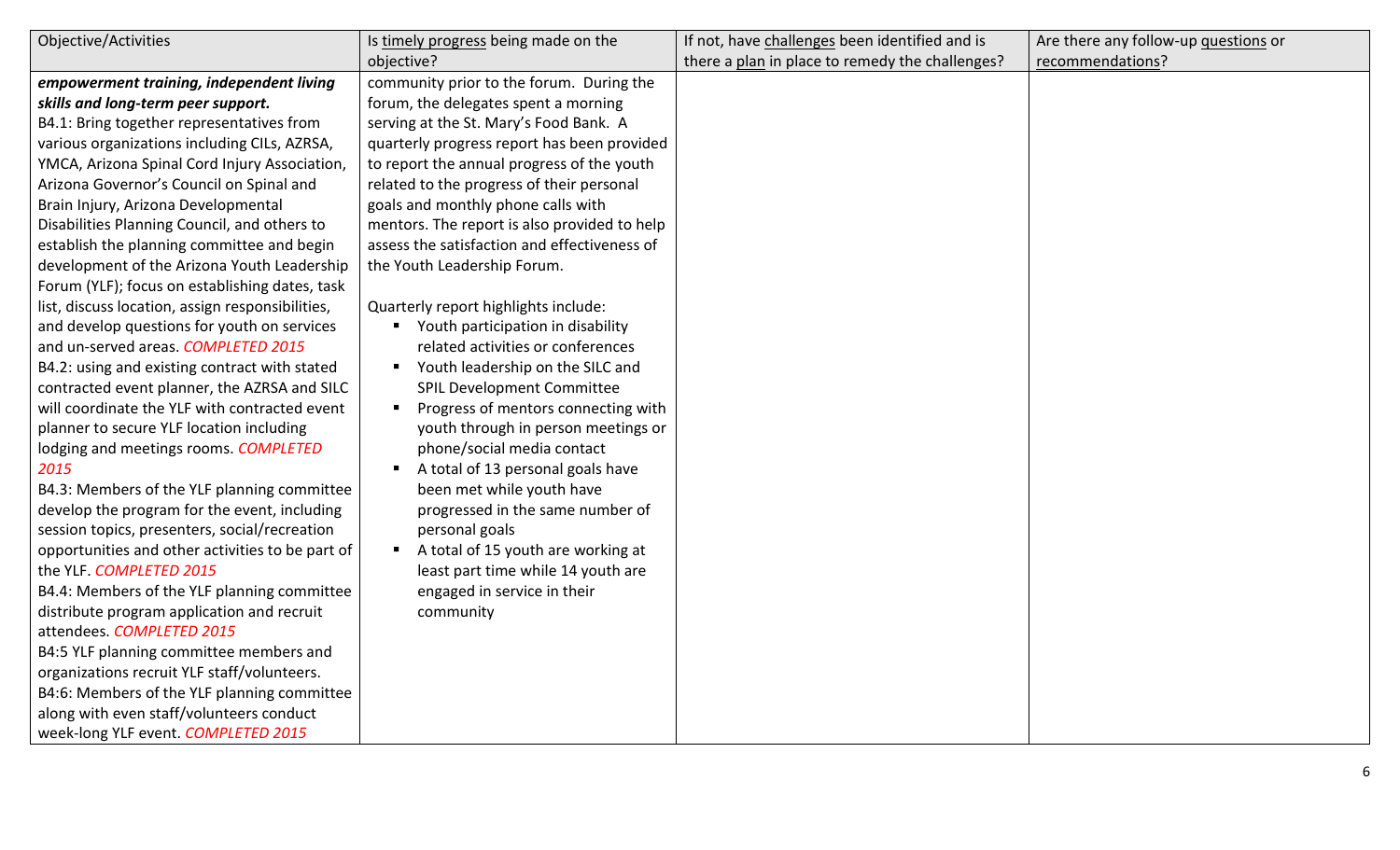| Objective/Activities                                                    | Is timely progress being made on the         | If not, have challenges been identified and is  | Are there any follow-up questions or |
|-------------------------------------------------------------------------|----------------------------------------------|-------------------------------------------------|--------------------------------------|
|                                                                         | objective?                                   | there a plan in place to remedy the challenges? | recommendations?                     |
| B4:7 Staff and volunteers from YLF event                                |                                              |                                                 |                                      |
| provide attendees with monthly follow up                                |                                              |                                                 |                                      |
| contact for peer support, mentoring and                                 |                                              |                                                 |                                      |
| information and referral resources as needed.                           |                                              |                                                 |                                      |
| <b>COMPLETED 2015</b>                                                   |                                              |                                                 |                                      |
| Goal C: The Arizona Independent Living network is enhanced and expanded |                                              |                                                 |                                      |
| C1: Information that policy makers receive                              | NOTE: C1 and C4 are being implemented        |                                                 |                                      |
| about Independent Living is increased.                                  | simultaneously. See progress note on C4.     |                                                 |                                      |
| <b>Indicator: All State Legislators receive</b>                         |                                              |                                                 |                                      |
| information regarding needs (as prioritized                             |                                              |                                                 |                                      |
| by the Independent Living Network) of                                   |                                              |                                                 |                                      |
| Arizonans with disabilities at least                                    |                                              |                                                 |                                      |
| biannually.                                                             |                                              |                                                 |                                      |
| -C1.1a: Combine information gathered from                               |                                              |                                                 |                                      |
| PIB and SILC to develop a legislative packet to                         |                                              |                                                 |                                      |
| be presented to legislators in the 2015                                 |                                              |                                                 |                                      |
| legislative session                                                     |                                              |                                                 |                                      |
| -C1.1b: Present information, approaches,                                |                                              |                                                 |                                      |
| strategies, findings, conclusions, and                                  |                                              |                                                 |                                      |
| recommendations based on C1.1a to State                                 |                                              |                                                 |                                      |
| and local policymakers in order to enhance                              |                                              |                                                 |                                      |
| independent living services for individuals                             |                                              |                                                 |                                      |
| with significant disabilities.                                          |                                              |                                                 |                                      |
| -C1.1c: Draft a budget bill requesting                                  |                                              |                                                 |                                      |
| Independent Living funds to meet the needs                              |                                              |                                                 |                                      |
| outlined in the research                                                |                                              |                                                 |                                      |
| -C1.1d: Identify sponsors for the Legislative                           |                                              |                                                 |                                      |
| Bill                                                                    |                                              |                                                 |                                      |
| <b>C2: Employment opportunities for People</b>                          | Partial Progress. A bill was introduced and  |                                                 |                                      |
| with Disabilities are increased                                         | subsequently passed the Children and         |                                                 |                                      |
| <b>Indicator: By September 2016, State</b>                              | Family Services' Committee to increase       |                                                 |                                      |
| appropriations for Arizona Vocational                                   | funding for AZRSA by 12 million dollars. The |                                                 |                                      |
| Rehabilitation Services (VR) are increased to                           | bill would have eliminated two waiting lists |                                                 |                                      |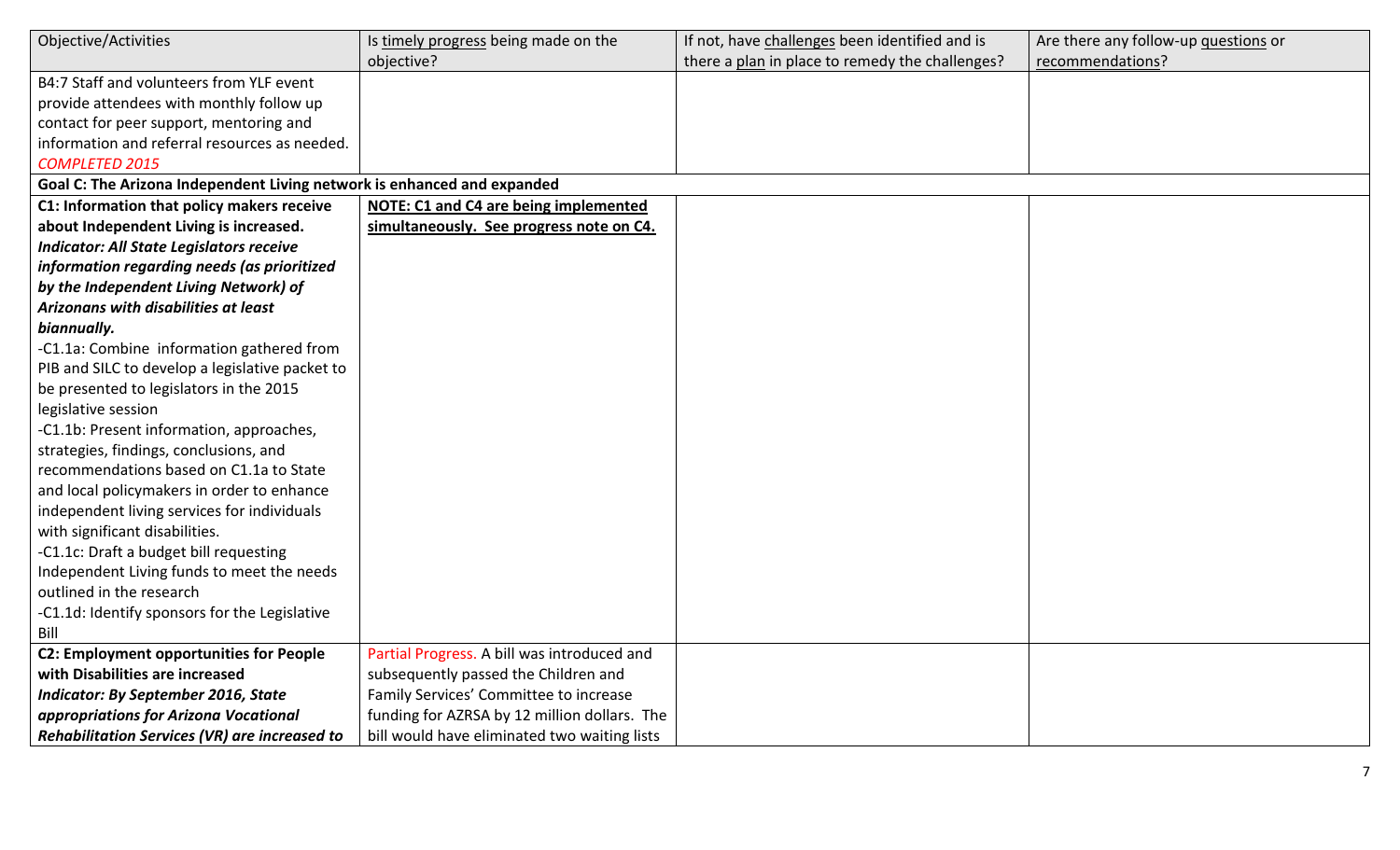| Objective/Activities                              | Is timely progress being made on the           | If not, have challenges been identified and is  | Are there any follow-up questions or           |
|---------------------------------------------------|------------------------------------------------|-------------------------------------------------|------------------------------------------------|
|                                                   | objective?                                     | there a plan in place to remedy the challenges? | recommendations?                               |
| 100% of the amount necessary for Arizona to       | allowing 3,500 people to receive services.     |                                                 |                                                |
| receive its full Federal matching                 | The bill died while waiting to be heard in     |                                                 |                                                |
| appropriation.                                    | the Appropriations Committee. SILC hosted      |                                                 |                                                |
| -C2.1a: Draft VR fact sheet                       | an event to teach people how to engage in      |                                                 |                                                |
| -C2.1b: Meet with Department of Economic          | the public policymaking process. The bill      |                                                 |                                                |
| <b>Security Director</b>                          | was used as an example of how to educate       |                                                 |                                                |
| -C2.1c: Meet with the Arizona Governor's          | policymakers on the importance of              |                                                 |                                                |
| <b>Policy Advisors</b>                            | providing employment services for people       |                                                 |                                                |
| -C2.1d: Convene an Independent Living             | with disabilities. A total of 25 people        |                                                 |                                                |
| stakeholders summit                               | attended the event. The efforts to educate     |                                                 |                                                |
| -C2.1e: Meet with State Legislators to present    | policymakers on this issue are ongoing.        |                                                 |                                                |
| fact sheets                                       |                                                |                                                 |                                                |
|                                                   | Report from last reporting period. No          |                                                 |                                                |
|                                                   | progress to report during the current          |                                                 |                                                |
|                                                   | reporting period.                              |                                                 |                                                |
| C3: Underserved populations of People with        | Partial Progress. The first cross training was |                                                 | It is recommended that RSA include in their    |
| Disabilities receive services.                    | held in May 2015 between the Recovery          |                                                 | next report a work plan and timeline for       |
| Indicator: By September 2016, cross train 4       | Innovations peer support training program      |                                                 | scheduling and conducting the training.        |
| <b>Regional Behavioral Health Authorities and</b> | and the Arizona Bridge to Independent          |                                                 |                                                |
| <b>Centers for Independent Living regarding</b>   | Living peer support program. A similar         |                                                 | Furthermore, it is recommended RSA provide     |
| their respective peer mentoring models            | session is scheduled in January 2016           |                                                 | an explanation of how the new configuration of |
| -C3.1a: RSA will coordinate the cross training    | between Community Partnership of               |                                                 | the RBHAs impact the implementation of the     |
| opportunities between the Regional                | Southern Arizona and Direct Center for         |                                                 | objective. Additionally, it is requested RSA   |
| Behavioral Health Authorities and the Centers     | Independence.                                  |                                                 | provide an explanation of how the cross        |
| for Independent Living regarding their            |                                                |                                                 | training will result in changes to the peer    |
| respective peer mentoring models. INITIATED       |                                                |                                                 | mentoring programs for both IL Centers and     |
| -C3.1b: Magellan (Service area Maricopa           |                                                |                                                 | RHBAs.                                         |
| County) and ABIL trained. COMPLETED               |                                                |                                                 |                                                |
| -C3.1C: Community Partnership of Southern         |                                                |                                                 | Lastly, it is recommended RSA develop and      |
| Arizona (Service area Pima County) and            |                                                |                                                 | send an evaluation to participants to find out |
| DIRECT trained.                                   |                                                |                                                 | what information was useful and what           |
|                                                   |                                                |                                                 | elements they have integrated into their peer  |
|                                                   |                                                |                                                 | support service practices.                     |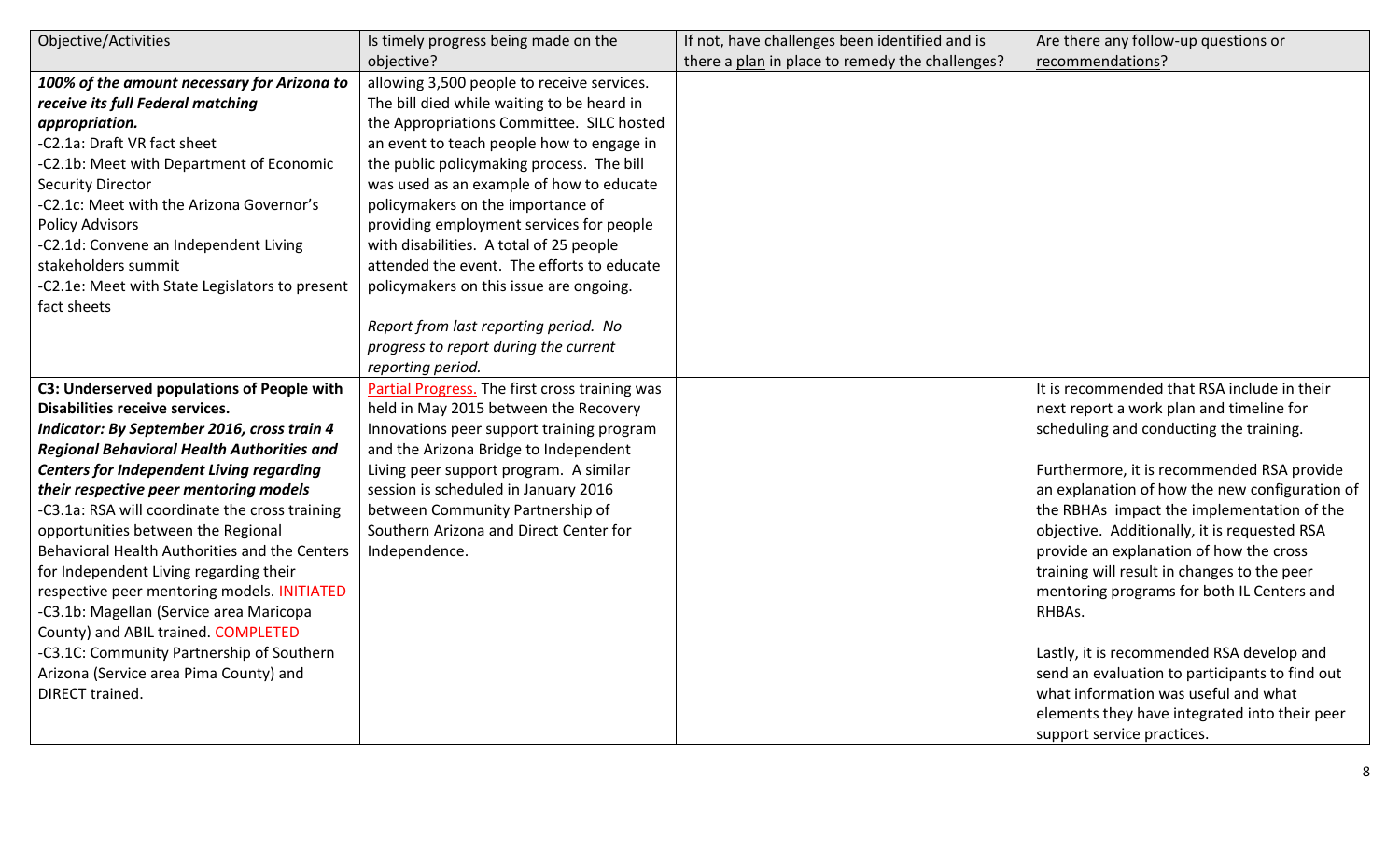| Objective/Activities                                                                                                                                                                                                                                                                                                                                                                                                                        | Is timely progress being made on the<br>objective?                                                                                                                                                                                                                                                                                                                                                                                                                                                                               | If not, have challenges been identified and is<br>there a plan in place to remedy the challenges? | Are there any follow-up questions or<br>recommendations?                                                                                                                                                                                          |
|---------------------------------------------------------------------------------------------------------------------------------------------------------------------------------------------------------------------------------------------------------------------------------------------------------------------------------------------------------------------------------------------------------------------------------------------|----------------------------------------------------------------------------------------------------------------------------------------------------------------------------------------------------------------------------------------------------------------------------------------------------------------------------------------------------------------------------------------------------------------------------------------------------------------------------------------------------------------------------------|---------------------------------------------------------------------------------------------------|---------------------------------------------------------------------------------------------------------------------------------------------------------------------------------------------------------------------------------------------------|
|                                                                                                                                                                                                                                                                                                                                                                                                                                             |                                                                                                                                                                                                                                                                                                                                                                                                                                                                                                                                  |                                                                                                   |                                                                                                                                                                                                                                                   |
| C4: Independent Living opportunities for<br>People with Disabilities are increased.<br><b>Indicator: By September 2016, the State</b><br>Legislature will appropriate, for fiscal year<br>2017, a minimum funding level for a new<br><b>Center for Independent Living in Mojave</b><br>County.<br>C4.1a: Analyze disability demographics of<br>Mojave County.<br>C4.1b: Analyze rural CIL information in<br>University of Montana database. | Yes. The CIL Directors focused a priority on,<br>during the current reporting period,<br>educating Legislators about independent<br>living and the need for more funding. It was<br>noted if funding were received, the funding<br>would benefit Mohave County and other<br>areas of the state where IL services are<br>currently lacking and/or not available.<br>During the reporting period, the CIL<br>Directors continued to work on developing<br>a strategy for seeking funding, identifying                              |                                                                                                   | It is recommended the Directors of the Centers<br>for Independent Living consider partnering with<br>other organizations with similar goals to help<br>promote awareness on the need for funding<br>and expansion of Independent Living services. |
| C41c: Conduct IL Needs Assessment specific<br>to Mojave County.                                                                                                                                                                                                                                                                                                                                                                             | needs, gaining support from all Directors<br>and formulating next steps. Additionally,<br>the Directors discussed and developed<br>possible funding proposals. A draft proposal<br>was presented to a Legislator and evaluated<br>by the Joint Legislative Budget Office. The<br>evaluation resulted in significant changes to<br>funding proposal approach moving forward.<br>The progress made is not reflective of the<br>activities outlined in the SPIL. No progress<br>was made on the activities outlined in the<br>SPIL. |                                                                                                   |                                                                                                                                                                                                                                                   |

NOTE: The meeting was called to order at 1: 04 pm and adjourned at 2:30 pm on March 16, 2016. In addition to the Members of the Evaluation Committee (Dara Johnson, Larry Clausen and Georgia McLaughlin) and Larry Wanger (SILC Executive Director), Susan Malloy attended the meeting. The meeting notes are reflected in the matrix with the exception of a few notations below:

■ The Members decided the Evaluation Committee would meet on a quarterly basis to review progress notes when the new SPIL is implemented beginning October 1, 2017.